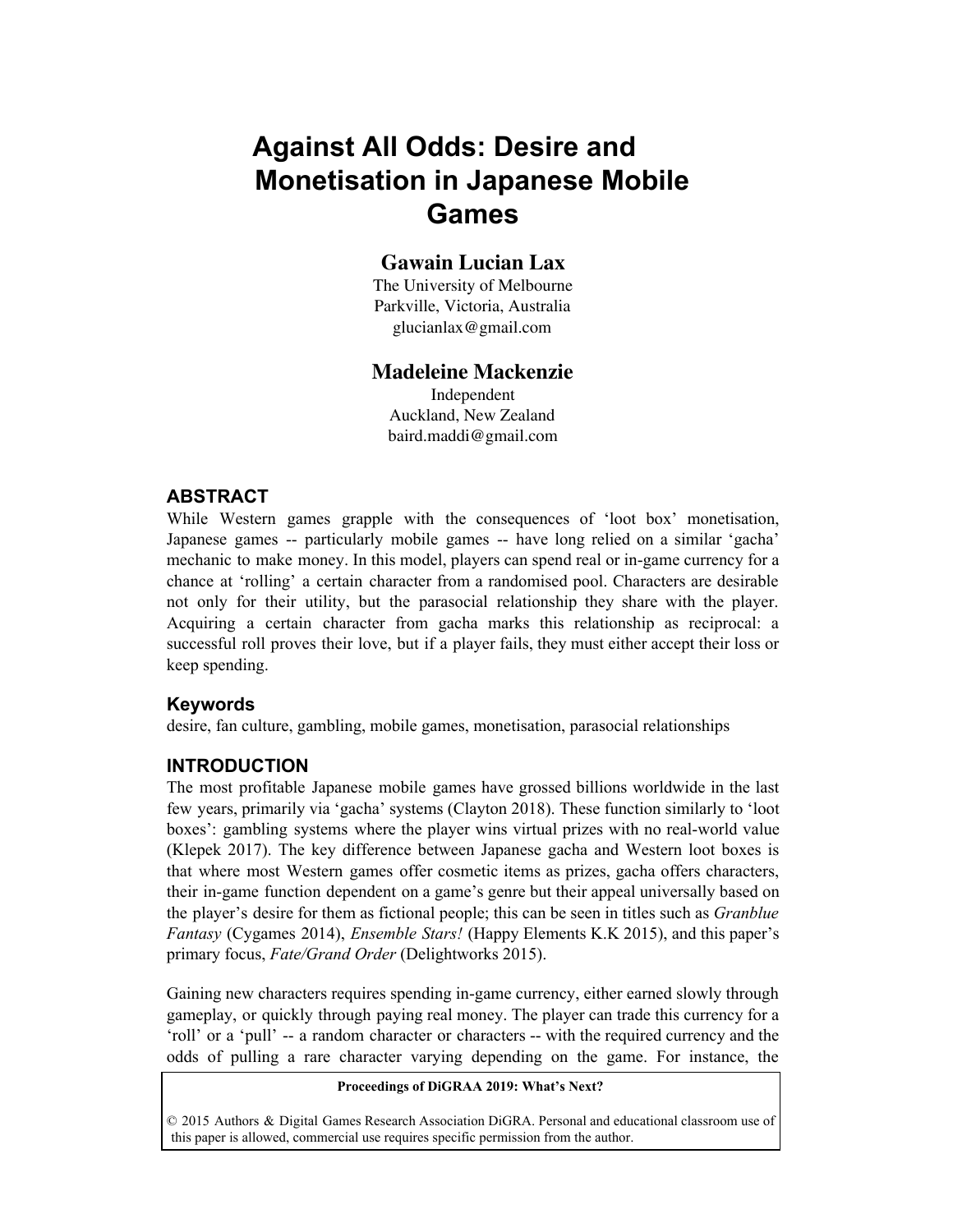likelihood of pulling a specific *Grand Order* character of the highest rarity is 0.7% at best, and theoretically requires USD \$458.60 worth of in-game currency to reliably acquire; in practice, a recent survey of almost a thousand Japanese *Grand Order* players revealed that 20% spent this much to obtain a single character, and even then, a third were unsuccessful (Morrissy 2019). These odds and prices are roughly reflective of the gacha genre as a whole.

Gacha mechanics shape not only the business models of these games, but their gameplay and the culture around them (Giddings and Harvey 2018, 648). As a form of "invest/express" games, common to mobile platforms, gacha games operate on a simple metric: invest time and energy, and reap the rewards of gameplay (Chess 2018, 107). These rewards allow for the customisation of the player's resources, either cosmetically or in terms of gameplay (Harvey 2018, 654). In the case of gacha games, player expression is facilitated by in-game 'friend systems' and metatextual social media communities. Because it is impossible to invest enough resources to maximise every character, players must prioritise among an expansive cast; *Grand Order* allows the player to publicly display nine characters from a cast of over two hundred, and new characters are added every few weeks. Which nine the player chooses has consequences both socially, determining their perception within its fan community (Duffett 2013, 156), and personally, determining the gameplay they experience as they try to fully strengthen their characters.

In this way, desire for a character in a gacha game is not strictly experienced as an absence. Although desire in gacha games may initially be experienced as a lack which needs to be filled (Gortyn 2008, 8), this shifts upon initially acquiring the player's object of desire. From thereon out, desire is both experienced and performed as fundamentally excessive, as a "series of intensities" (Grosz 1995, 287) to be acted upon. As something "in excess of the organism" (Belsey 1994, 34), it cannot be expressed and navigated through language, but only through public pursuit and performance.

A number of factors can draw players to a particular character in a gacha game, many of which are premised on intertextuality, as these games exist within the "anime media mix" (Steinberg 2012, ix) of transmedia and merchandising. Thus, a number of games, including *Love Live! School Idol Festival* (KLabgames 2013) and *Fire Emblem Heroes* (Intelligent Systems 2017), presume player investment in an existing franchise. *Grand Order* bases its characters off famous mythical or historical figures, such as King Arthur and Vlad Dracula, whom players are likely to already have parasocial connections to. Voice acting is also common in gacha games, and both *Grand Order* and *Granblue Fantasy* (among others) use famous Japanese voice actors as an incentive to roll for certain characters. Lastly, a character may be desirable because of their gameplay utility – or, simply for aesthetic reasons. These games thus rely on the monetisation of players forming parasocial relationship with their characters.

By constructing gameplay around performance of excessive parasocial desire for a character to a community, and making that performance largely contingent on spending real money, gacha games have become a particularly effective variant on the 'loot box' strategy of monetisation. Their last, greatest trick is arguably the fact that unlike other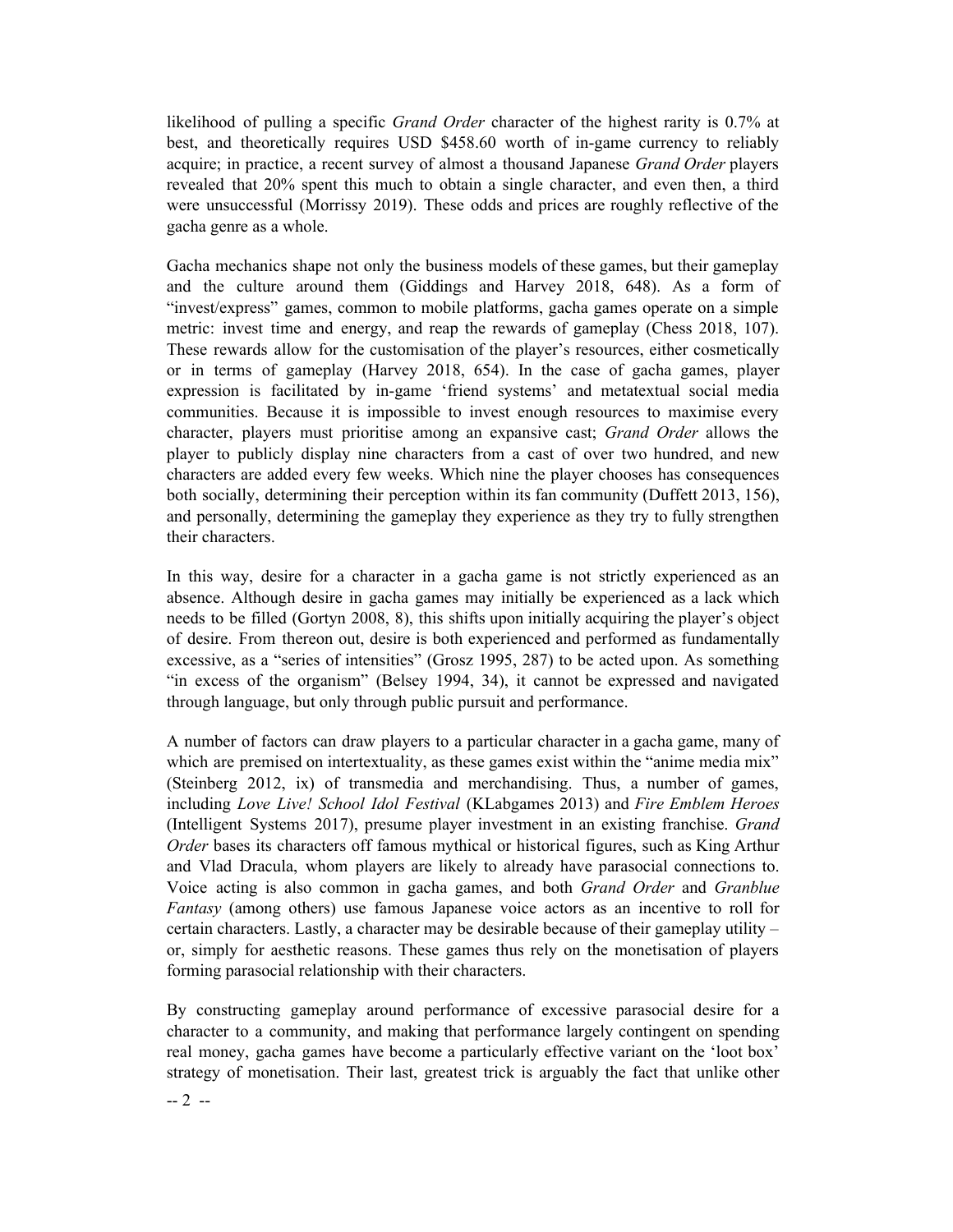forms of gambling they personify the odds (Veblen 1967, 110), making your success at pulling a desired character representative of that character's opinion toward you. Gacha communities traditionally refer to the acquisition of a desired character as them 'coming home': the character has acknowledged the player's desire and realised where they belong. Against all odds, the parasocial relationship has become reciprocal -- in more than one sense, it's *Fate*. Therefore, the player who does not pull their desired character must keep spending; because worse than being proven unlucky in gambling, they have been proven unlucky in love.

## **BIO**

Gawain Lucian Lax is a recent Honours graduate from the University of Melbourne in Screen and Cultural Studies. His thesis work focused on desire and agency in Japanese dating-simulation games, *otome* games (featuring female protagonists and male leads) in particular, and the way they are ludically constructed to encourage experimentation with desire. His research interests include dating-sim games more broadly, fan studies, Japanese popular media, and the intersection of gender, desire, and affect in games.

Madeleine Mackenzie is an independent narrative game developer, and a Masters graduate from the University of Auckland in Film, Television and Media Studies. Their Masters research was focused on how cultures and communities are approximated in single-player game worlds. Their research interests include worlds and spaces in games, relationships between the player and game characters, player embodiment, and cultural representation in games.

#### **BIBLIOGRAPHY**

Belsey, Catherine. 1994. *Desire: Love Stories in Western Culture*. Oxford: Blackwell. Chess, Shira. 2018. "A Time for Play: Interstitial Time, Invest/Express Games, and

Feminine Leisure Style." *New Media & Society* 20 (1): 105-21.

- Clayton, Natalie. 2018. "Fate/Grand Order Rakes in Over \$2 Billion in Revenue Worldwide." *Pocket Gamer*, July 16. Accessed November 11, 2018. [https://www.pocketgamer.biz/asia/news/68582/fategrand-order-rakes-in-over-2bn-i](https://www.pocketgamer.biz/asia/news/68582/fategrand-order-rakes-in-over-2bn-in-revenue-worldwide/) [n-revenue-worldwide/.](https://www.pocketgamer.biz/asia/news/68582/fategrand-order-rakes-in-over-2bn-in-revenue-worldwide/)
- Duffett, Mark. 2013. *Understanding Fandom: An Introduction to the Study of Media Fan Culture.* London: Bloomsbury Academic.
- Giddings, Seth and Alison Harvey. 2018. "Introduction to Special Issue Ludic Economies: Ludic Economics 101." *Games and Culture* 13 (7) 647-51.
- Gortyn, Kristyn. 2008. *Theorising Desire: From Freud to Feminism to Film*. Basingstoke: Palgrave Macmillan.
- Grosz, Elizabeth. 1995. "Animal Sex: Libido as Desire and Death." In *Sexy Bodies: The Strange Carnalities of Feminism*, edited by Elizabeth Grosz and Elspeth Probyn, 278-99. London and New York: Routledge.
- Harvey, Alison. 2018. "The Fame Game: Working Your Way Up the Celebrity Ladder in Kim Kardashian: Hollywood." *Games and Culture* 13 (7): 652-70.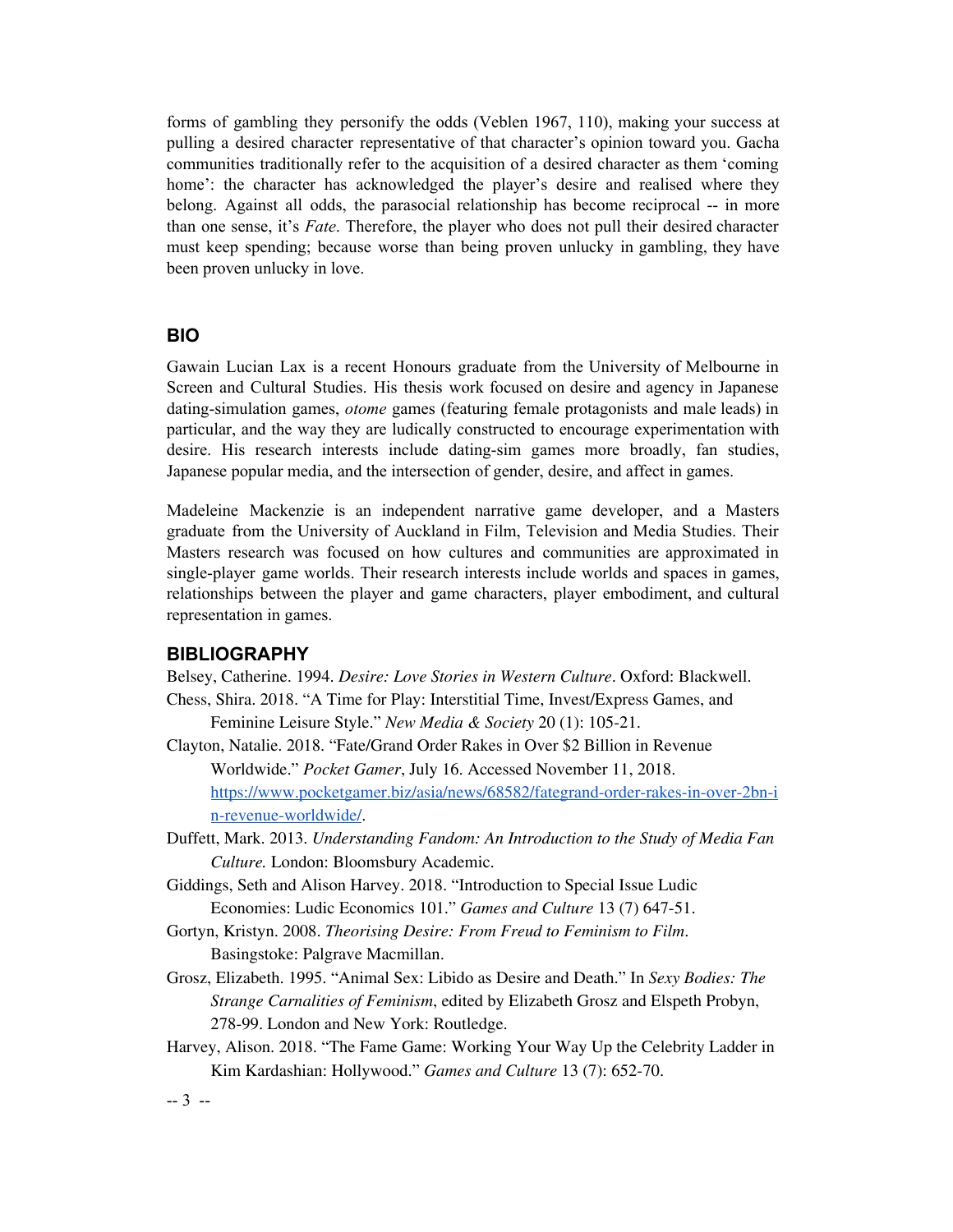- Klepek, Patrick. 2017. "Nintendo's Mobile 'Fire Emblem' Is A 'Gacha' Game, Here's What That Means." *Waypoint*, January 20. Accessed November 11, 2018. [https://waypoint.vice.com/en\\_us/article/wnn834/nintendos-mobile-fire-emblem-is](https://waypoint.vice.com/en_us/article/wnn834/nintendos-mobile-fire-emblem-is-a-gacha-game-heres-what-that-means)[a-gacha-game-heres-what-that-means.](https://waypoint.vice.com/en_us/article/wnn834/nintendos-mobile-fire-emblem-is-a-gacha-game-heres-what-that-means)
- Morrissy, Kim. 2019. "Fate/Grand Order User Survey Reveals 20% of Respondents Spent Over 200,000 Yen in 2018." *Anime News Network*, January 13. Accessed January 13, 2019, [https://www.animenewsnetwork.com/interest/2019-01-12/fate-grand-order-user-su](https://www.animenewsnetwork.com/interest/2019-01-12/fate-grand-order-user-survey-reveals-20-percent-of-respondents-spent-over-200000-yen-in-2018/.141602) [rvey-reveals-20-percent-of-respondents-spent-over-200000-yen-in-2018/.141602](https://www.animenewsnetwork.com/interest/2019-01-12/fate-grand-order-user-survey-reveals-20-percent-of-respondents-spent-over-200000-yen-in-2018/.141602).
- Steinberg, Marc. 2012. *Anime's Media Mix: Franchising Toys and Characters in Japan*. Minneapolis: University of Minnesota Press.
- Vleben, Thorstein. 1967. "The Belief in Luck." *Gambling*. Ed. Robert D Herman. New York: Harper & Row.

*Ensemble Stars!*. Happy Elements K.K, Happy Elements K.K, 2015. *Fate/Grand Order*. Delightworks, Aniplex, 2015. *Fire Emblem Heroes*. Intelligent Systems, Nintendo, 2017. *Granblue Fantasy*. Cygames, Cygames, 2014. *Love Live! School Idol Festival*. KLabGames, Bushiroad, 2013.